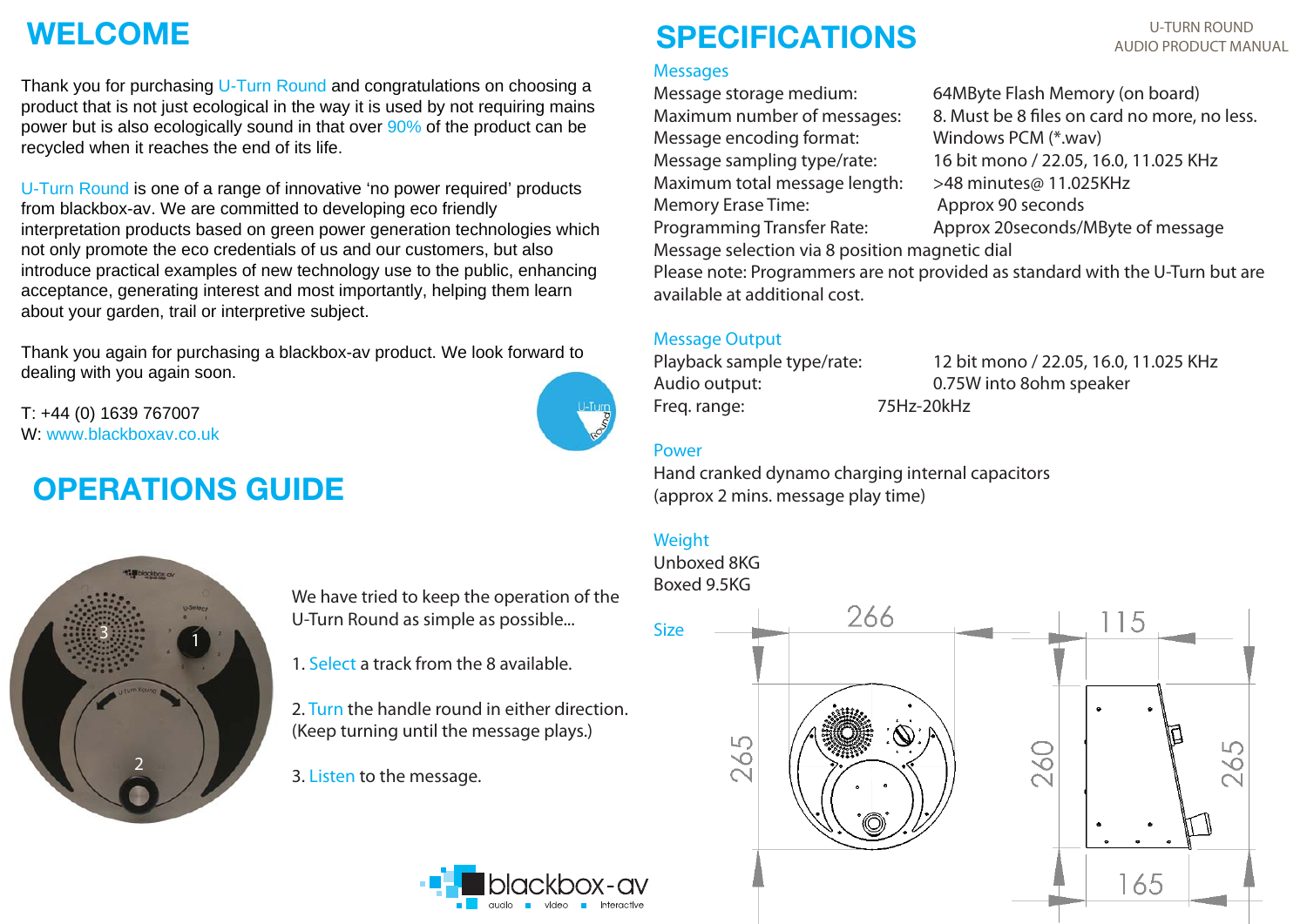

#### **Wall Mounted**

**a.** Remove the 4 rear security screws (1). Remove 4 security screws (2) and detach the rear panel (3) from the unit (a).

**b.** Using the rear panel (3) as a template mark 4 points through the four fixing holes(4). Ensure that the panel is straight.

**c.** Drill the four marked holes and using appropriate fixings secure the rear panel to the wall through the 4 fixing holes(4). If attaching to an uneven surface take care not to over tighten as this could cause the plate to distort.

**d.** Offer the unit up to the rear plate. Slide the tube over the fixing tabs. Align the holes, insert and tighten the 4 rear security screws (4).

### **Post Mounted**

**a.** Remove the 6 dome head security screws from the bag supplied. Place the U-Turn Round on the post collar (6).

**b.** Align the mounting holes on the base of the U-Turn to the corresponding holes of the collar (6). Screw and tighten the 6 dome head security screws (5) through the collar into the base of the U-Turn

### **Export Post Mounted**

**a.** Fix collar and post adapter using screws (5) through the collor into the base of the uTurn.

**b.** Fix collor and uTurn to post.

## **ADJUSTING THE VOLUME**

U-TURN ROUNDAUDIO PRODUCT MANUAL

There are 4 preset volume levels for the U-Turn which can be selected via the programming port. Once selected, the volume setting is stored and this level will be used for all messages.

- 1. Ensure the U-Turn is not playing a message.
- 2. Fully insert the volume dongle or programmer head into the four clear speaker holes. (See Diagram right & below) Note – If you are using the programming head please ensure that the SD card is removed.



- 3. Wind the U-Turn handle for about 10 seconds until the volume setting message is heard - "Volume level 1". The U-Turn will then repeat this message but with the volume number changing from 1 through 4 and back to 1. The volume level changes for each message to match the volume setting i.e. 1-4.
- 4. When the desired volume level is heard you should remove the dongle (or programmer head) before the next volume message is played. This sets the volume to the last setting played.
- 5. The U-Turn will beep momentarily to indicate that the volume level is stored and the unit is ready for use at the new setting.
- 6. Test the volume setting by winding the U-Turn handle. Store the dongle or programmer safely for future use.



 For a full list of FAQ's and video guides visit our website www.blackboxav.co.uk/u-turn-round

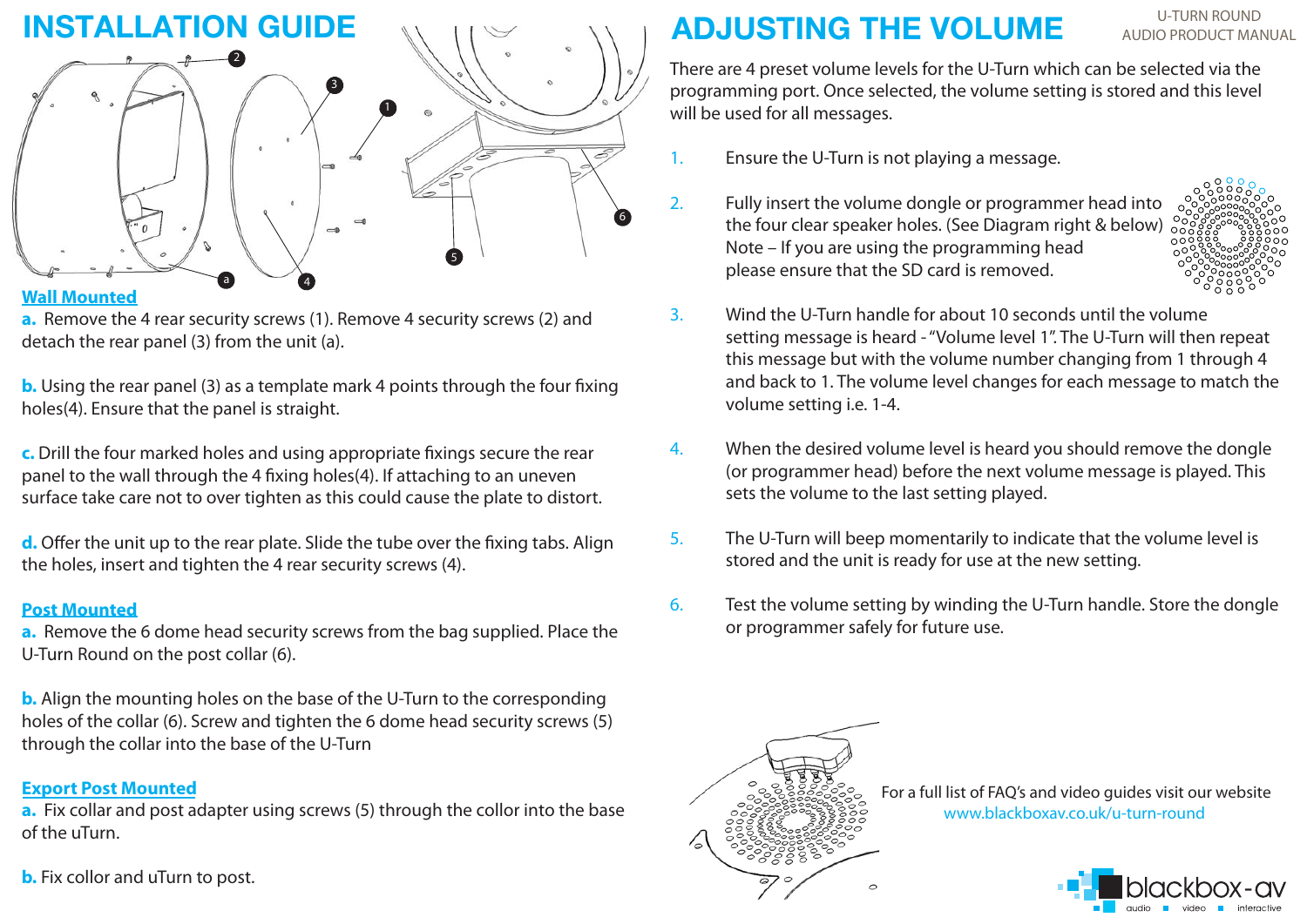### **GETTING PLAYBACK STATISTICS**

The U-Turn Round is now capable of playback statistics which tell you the playback total.

- 1. Ensure the U-Turn is not playing a message.
- 2. Fully insert the volume dongle or programmer head into the four clear speaker holes. (See Diagram right & below) Note – If you are using the programming head please ensure that the SD card is removed.



- 3. Turn the selector to 2. Wind the U-Turn handle for about 10 seconds until the unit speaks "playback total zero zero zero zero one" meaning the unit has played back the message once. The unit will reset at 999,999 plays.
- 4. When you remove the volume dongle the U-Turn will beep to indicate it is ready for standard playback.
- 5. Test the playback by winding the U-Turn handle and listening to a message. Store the dongle or programmer safely for future use.

### **GETTING SERVICE PLAYBACK STATISTICS**

Service stats are the total number of plays that the unit has ever played.

Follow steps 1&2 above.

3. Turn the selector to 7. Wind the U-Turn handle for about 10 seconds until the unit speaks "playback total zero zero zero zero one" meaning the unit has played back the message once. This figure is not erasable.

Follow setps 4&5 Above



 For a full list of FAQ's and video guides visit our website www.blackboxav.co.uk/u-turn-round



 For a full list of FAQ's and video guides visit our website www.blackboxav.co.uk/u-turn-round



### **ERASING PLAYBACK STATISTICS**

U-TURN ROUNDAUDIO PRODUCT MANUAL

You may wish to generate statistics for different seasons or times of the year and so we included an erase feature of the U-Turn.

- 1. Ensure the U-Turn is not playing a message.
- 2. Fully insert the volume dongle or programmer head into the four clear speaker holes. (See Diagram right & below) Note – If you are using the programming head please ensure that the SD card is removed.



- 3. Turn the selector to 8. Wind the U-Turn handle for about 10 seconds until the unit plays 4 warning beeps. If you wish to cancel the erase simply remove the dongle from the unit before the end of the 5 pairs of warning beeps.
- 4. To confirm that the playback total has been erased follow the "Getting Playback Statistics" guide on the left hand page.
- 5. Test the playback by winding the U-Turn handle and listening to a message. Store the dongle or programmer safely for future use.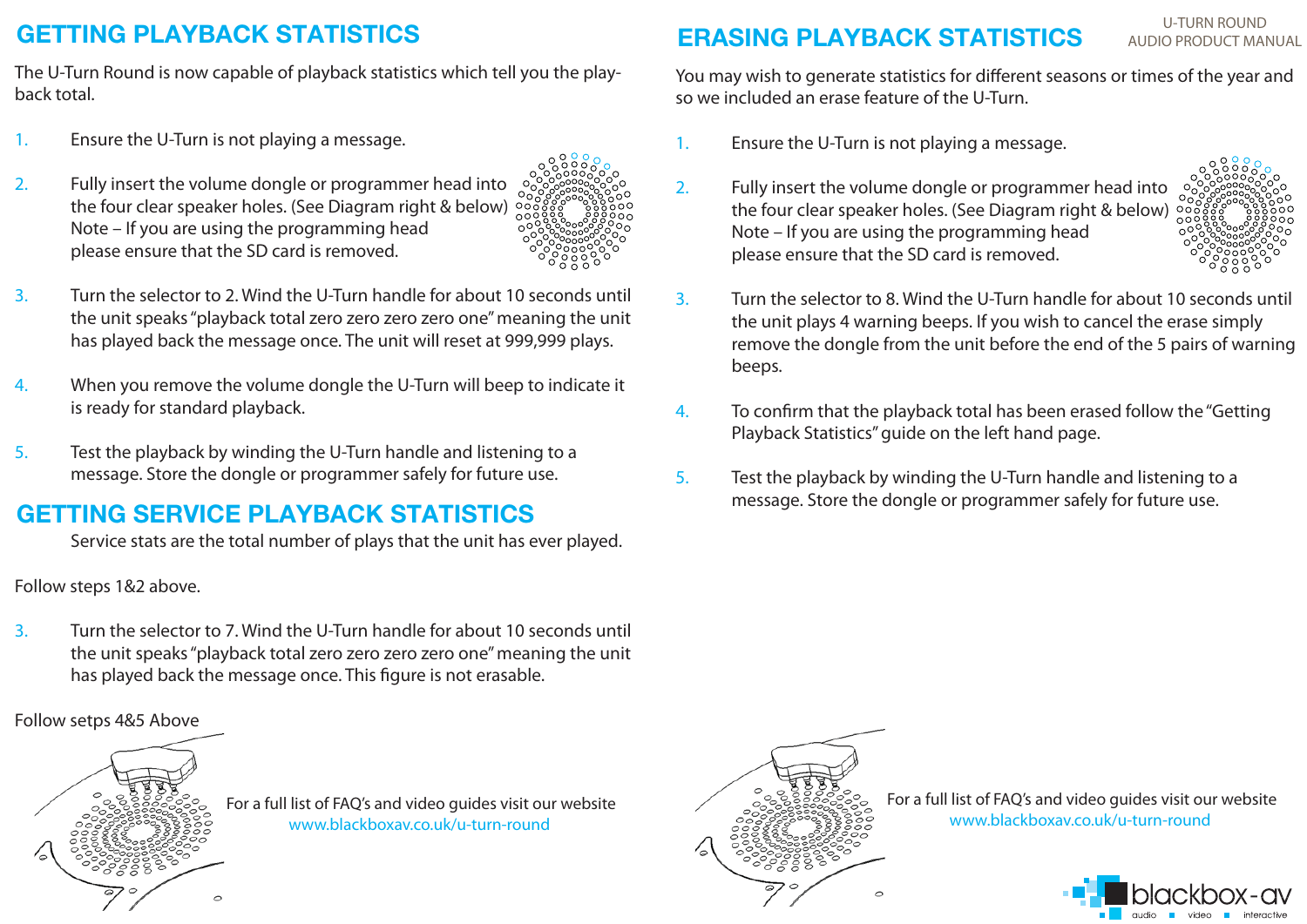## **PROGRAMMING GENERAL INFO**

 The audio files are initially created on a computer. The files are copied to an SD card which is inserted in the hand-held programmer.

The programmer is then connected to the U-Turn Round and the file transfer process is started. The files are copied to the UTR audio board and stored on the internal on board memory. After completing the transfer, the programmer is removed from the U-Turn and it is ready for use.

### SD card

The SD card MUST be formatted as FAT with a blank volume name before copying the 'wav' files. To FORMAT right click the SD drive icon from 'My Computer' and selecting FORMAT.

### Audio Files

Files MUST be PCM (wav) named 01, 02, 03, 04, 05, 06, 07, 08. No less than 8 tracks.

Files Must be PCM (wav) Mono, 16 bit, 22.05KHz, 352kbps

Files should be normalized to 100% amplitude for best quality during playback.

### Audio Encoding guide

This guide will assist you in converting your audio files to the correct format: http://www.blackboxav.co.uk/product-downloads/audio\_encoding\_guide.zip

at this time otherwise the computer will assume the card is in use and will not allow it to be removed.

The programmed card should then be inserted to the programmer with the label side up.

## **PROGRAMMING PROCEDURE**

U-TURN ROUNDAUDIO PRODUCT MANUAL

The procedure for copying the files into the U-Turn internal system is as follows:-

WARNING – Please make sure that the U-Turn has been powerless for 30 mins.

- 1. Ensure the SD card is inserted in the programmer and the programmer is switched OFF before beginning the programming process.
- 2. Look carefully at the speaker holes; you should notice 4 holes which are clear from the protective mesh. They are located in the outer ring, top right of the speaker hole array. (See diagram) Align the programmer head pins to the 4 outer holes of the speaker grill. Do not force the pins in to the holes.



- 3. Switch the programmer ON the RED LED lights, wait until the RED LED flashes.
- 4. Turn the U-Turn handle until the AMBER LED lights and remains lit until the memory is fully erased (approx 90 seconds).
- 5. If the AMBER LED does not light after about 5 seconds winding, remove the programmer, switch the programmer OFF and wait about 1 minute. Then repeat from step 2.
- 6. The GREEN LED will then flash as the message data is transferred. This could take several minutes (20 seconds per MByte of data).
- 7. When all messages are programmed, all 3 LEDs go off, and the U-Turn will beep. – Switch OFF the programmer and unplug the head of the programmer.
- 8. Wait until the U-Turn stops beeping and then play all messages to check that they have been successfully loaded.